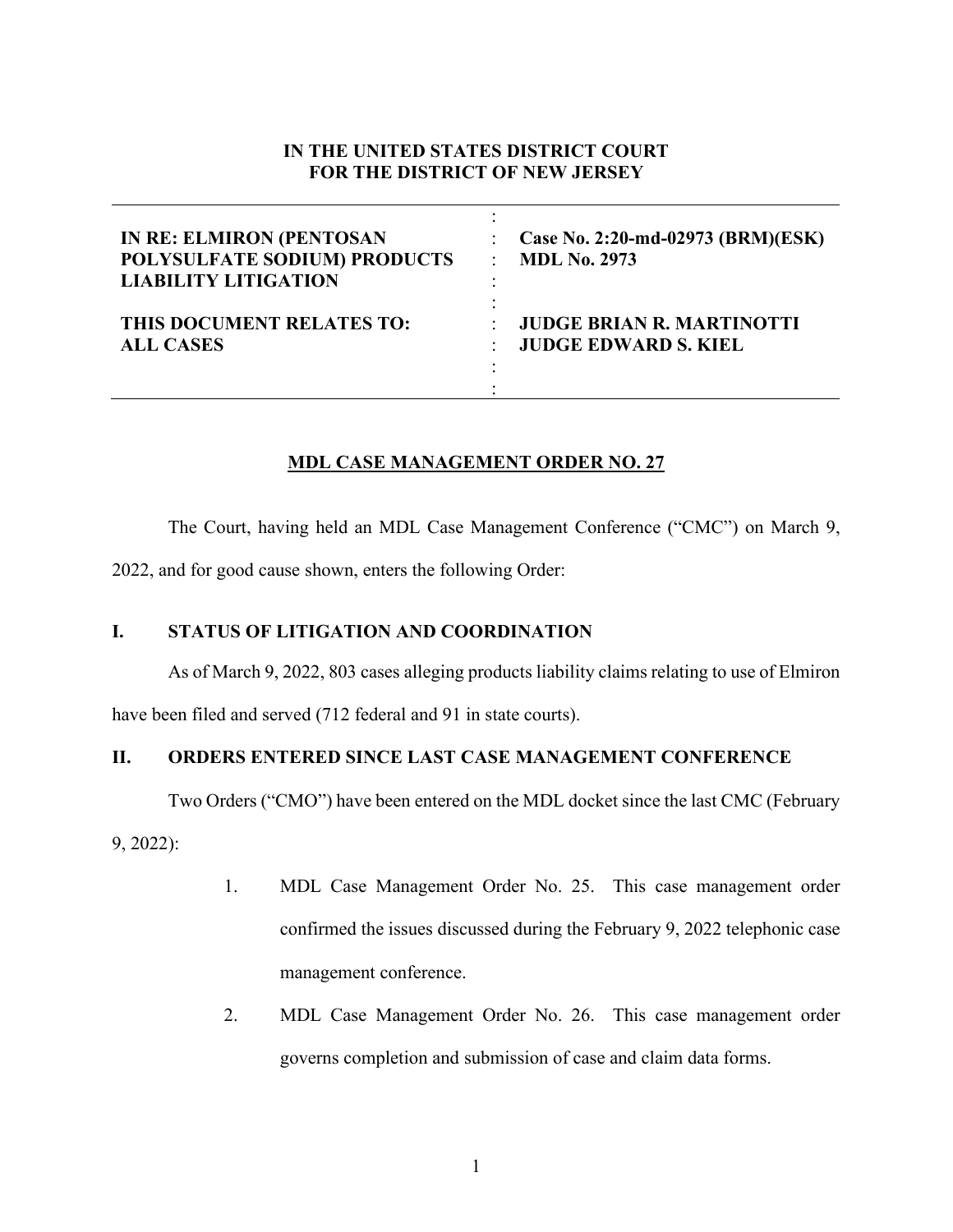#### **III. PROPOSED CASE MANAGEMENT ORDERS**

- A. Dismissal of Teva Entities. The parties shall continue to meet and confer on an order dismissing certain Teva entities.
- B. Bellwether Trial Selection Process. The parties shall continue to meet and confer, and aim to submit a proposal to the Court for its consideration in short order.

#### **IV. BELLWETHERS**

All bellwether plaintiff and spouse depositions have been completed. The parties shall continue to work toward completing prescriber and treater depositions by the March 31, 2022 deadline.

# **V. TEVA DISCOVERY**

Counsel for Janssen will be entering appearances for the Teva Defendants. The parties shall continue to meet and confer regarding any disputes and shall submit any issues to Judge Polifroni.

#### **VI. JANSSEN DISCOVERY**

The parties will continue to meet and confer regarding any disputes and shall submit any issues to Judge Polifroni.

#### **VII. SCIENCE DAY**

Science Day is being rescheduled, and the parties shall meet and confer on logistics and a new schedule.